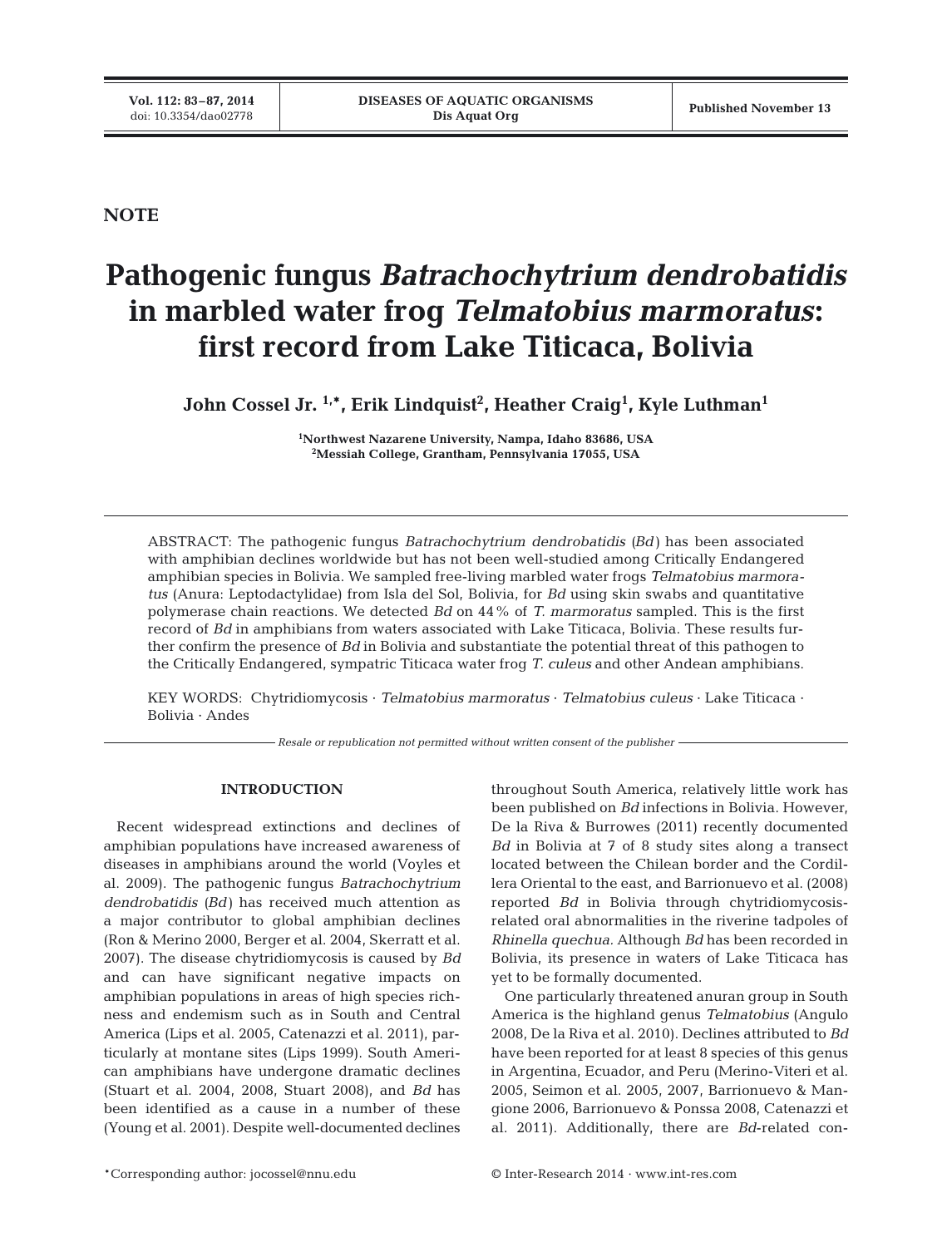servation concerns for the Critically Endangered Titicaca water frog *T. culeus* and the Vulnerable marbled water frog *T. marmoratus* (IUCN 2012). Apparent declines in populations of the endemic *T. culeus* have prompted conservation efforts and widespread monitoring (Reading et al. 2011). *T. marmoratus* (Duméril & Bibron 1841) is a riparian, semi-aquatic frog in Andean Puna of southeastern Peru and western Bolivia (De la Riva et al. 2010) that has been shown to carry *Bd* in captive animals within the food trade (Catenazzi et al. 2010). As these species may occur sympatrically within Lake Titicaca waters and associated tributaries, understanding the disease dynamics of both species is warranted. Highly aquatic *T. culeus* occur in deeper lacustrine habitats and may be difficult to encounter. However, *T. marmoratus* are more readily captured near shore or in small tributaries, making them an accessible study species. In light of conservation concerns for *Telmatobius* species and other Andean endemics, and the documented presence of *Bd* within the region, the objectives of our study were to determine (1) whether *Bd* was detectable in an insular population of *T. marmoratus* living within Lake Titicaca (Isla del Sol, Bolivia); and if so, (2) whether individual frogs exhibited clinical symptoms of chytridiomycosis.

## **MATERIALS AND METHODS**

Our study took place on Isla del Sol, a small island  $(-10 \text{ km} \times 4 \text{ km})$  located in Lake Titicaca, Bolivia (Fig. 1). The elevation of Isla del Sol ranges from lake level at 3830 m up to its highest point at 4070 m. Island vegetation consists of terraced agricultural lands and dry scrub with limited precipitation of ~800 mm annually (Erickson 2000). Mean monthly air temperatures range from 5 to 10°C (Delclaux et al. 2007), with maxima occasionally exceeding 15°C. We searched for *Telmatobius marmoratus* on 17 and 18 March 2010 between 20:00 and 00:00 h in a small first-order tributary feeding directly into Lake Titicaca. This stream, known locally as the Fuente del Inca, is located on the southeast side of the island (16.0388° S, 69.1448° W) and flows along a well-known archeological feature known as the Inca Staircase (Fig. 1). The permanent stream is less than 1 m wide with a maximum depth of 0.1−0.3 m. Water clarity was high and the primary substrates were gravel and cobble, with small areas of sand and silt accumulation in pools and along stream edges. There was little aquatic vegetation and only slight amounts of or ganic debris, with low levels of suspended and dissolved organic matter. During our surveys, both water and air temperatures were 13°C, and relative humidity was 69%.

Frogs were captured by hand using clean nitrile gloves and placed individually in new plastic bags. We measured the snout−vent length (SVL) to the nearest millimeter and mass to the nearest gram using a Pesola™ spring scale. We examined frogs for lesions, sloughing skin, and normal muscle activity (posture and righting reflex). Each frog was swabbed using a sterile fine-tipped swab (Medical Wire & Equipment, MW 100-100) according to the protocol



Fig. 1. Marbled water frogs *Telmatobius marmoratus* were sampled for the presence of the pathogenic fungus *Batrachochytrium dendrobatidis* in a small stream (16.0388° S, 69.1448° W) on Isla del Sol that feeds directly into Lake Titicaca, Bolivia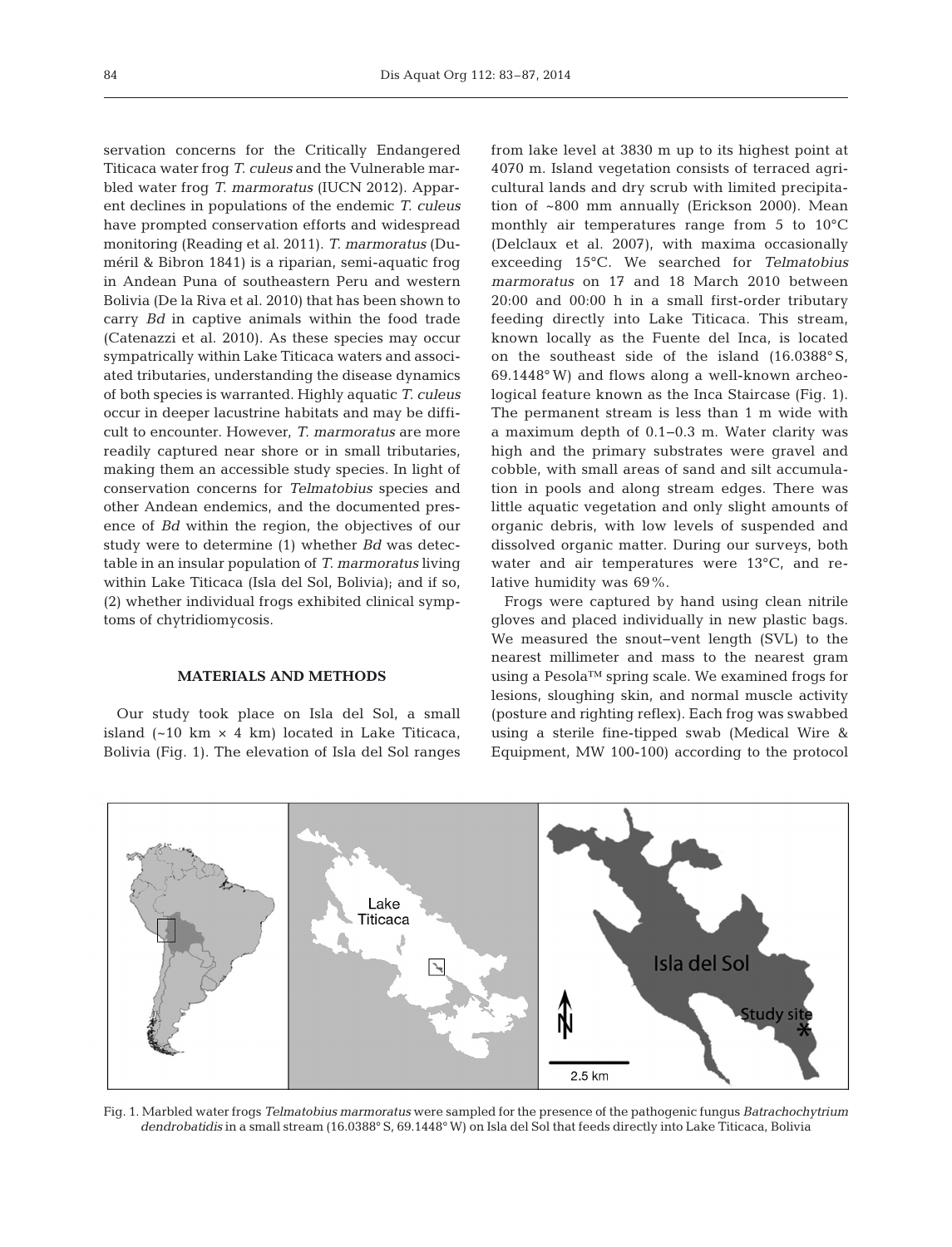outlined by Hyatt et al. (2007). After data collection, frogs were released at their point of capture. Swab samples were allowed to air dry and were protected from heat extremes. Under normal field conditions, swab samples are stable (Hyatt et al. 2007, Van Sluys et al. 2008). However, as a precaution, swabs were stored at −20°C upon return to the laboratory (<72 h after sample collection).

We analyzed swabs using quantitative polymerase chain reaction (qPCR) as described by Boyle et al. (2004), with a 48-well Applied Biosystems Step One Plus™ qPCR machine. Successful PCR reactions were determined using an internal positive control (TaqMan® Exogenous Internal Positive Control; Applied Biosystems). Each plate had a negative control of water and qPCR reagents. Samples that were positive in singlicate analysis were re-analyzed in triplicate as suggested by Kriger et al. (2006), with a slight change of using standards at twice the protocol concentration.

#### **RESULTS**

We captured 11 male and 7 female *Telmatobius marmoratus* ranging in length from 41 to 75 mm SVL and ranging in mass from 6 to 44 g (Table 1). All but 2 individuals were adults; 1 male and 1 female were subadults as determined by size (Veloso et al. 1982). We detected *Bd* on 44.4% of the frogs sampled (Table 1). None of the frogs exhibited lesions or abnormal behaviors, although some limited skin sloughing was observed.

## **DISCUSSION AND CONCLUSIONS**

*Bd* has recently been documented as occurring in Bolivia (Barrionuevo et al. 2008, De la Riva & Burrowes 2011), and we further confirmed the presence of this pathogenic fungus. However, our work is the first to document the presence of *Bd* on free-living *Telmatobius marmoratus* within waters associated with Lake Titicaca. The presence of *Bd*-positive frogs in a stream feeding directly into Lake Titicaca raises concern over pathogen presence in the Critically Endangered Titicaca water frog *T. culeus*. *Bd* has been implicated in population declines of other *Telmatobius* species. Seimon et al. (2007) associated population declines of *T. marmoratus* in Peru with *Bd* infections. Barri onuevo & Mangione (2006) found *Bd* on individuals of *T. pisanoi* and *T. atacamensis* in Argentina, and

Table 1. Quantitative polymerase chain reaction (qPCR) analyses were used to detect the presence of the pathogenic fungus *Batrachochytrium dendrobatidis (Bd)* on marbled water frogs *Telmatobius marmoratus*. Frogs were captured on 17 and 18 March 2010 in a small stream on Isla del Sol that feeds directly into waters of Lake Titicaca, Bolivia. F: female; M: male; SVL: snout−vent length; ND: not detected; (+) positive

| <b>Sex</b> | <b>SVL</b><br>(mm) | Mass<br>(g) | <b>Bd</b> infection<br>status |
|------------|--------------------|-------------|-------------------------------|
| F          | 42                 | 12          | ND                            |
| F          | 60                 | 23          | ND                            |
| F          | 67                 | 30          | ND                            |
| F          | 68                 | 30          | ND                            |
| F          | 68                 | 36          | $+$                           |
| F          | 71                 | 33          | $^{+}$                        |
| F          | 75                 | 44          | <b>ND</b>                     |
| М          | 41                 | 6           | ND                            |
| М          | 53                 | 17          | <b>ND</b>                     |
| М          | 54                 | 14          | ND                            |
| М          | 54                 | 21          | $+$                           |
| М          | 55                 | 22          | $+$                           |
| М          | 58                 | 20          | $^{+}$                        |
| М          | 60                 | 23          | ND                            |
| М          | 60                 | 24          | ND                            |
| М          | 60                 | 24          | $+$                           |
| М          | 60                 | 21          | $\ddot{}$                     |
| М          | 62                 | 26          | $+$                           |

Merino-Viteri et al. (2005) speculated that the apparent extinction of 3 *Telmatobius* species in Ecuador was due to *Bd* infection.

The level of threat that *Bd*-positive frogs might have towards sympatric *T. culeus* may be dependent on whether the pathogen is tolerated by *T. marmoratus*, allowing them to function as reservoirs. Such a scenario was documented by Reeder et al. (2012) in the Sierra Nevada range, USA, where *Bd*-tolerant, widespread, and abundant Sierran chorus frogs *Pseudacris regilla/sierra* were likely increasing pathogen persistence and increased exposure risk for the Endangered mountain yellow-legged frog species complex *(Rana muscosa/sierrae)* occurring sympatrically. None of the frogs we sampled exhibited severe signs of chytridiomycosis, suggesting the possibility that *T. marmoratus* may be tolerant of *Bd* infection. However, it is important to confirm suspected tolerance and/or resistance to *Bd* by *T. marmoratus* via laboratory challenge experiments. If *T. marmoratus* populations in Lake Titicaca waters prove to be tolerant of *Bd*, they could function as a reservoir species, increasing the exposure risk for sympatric *T. culeus*. Similar challenge experiments assessing the tolerance and/or resistance to *Bd* by *T. culeus* are also warranted, and would allow con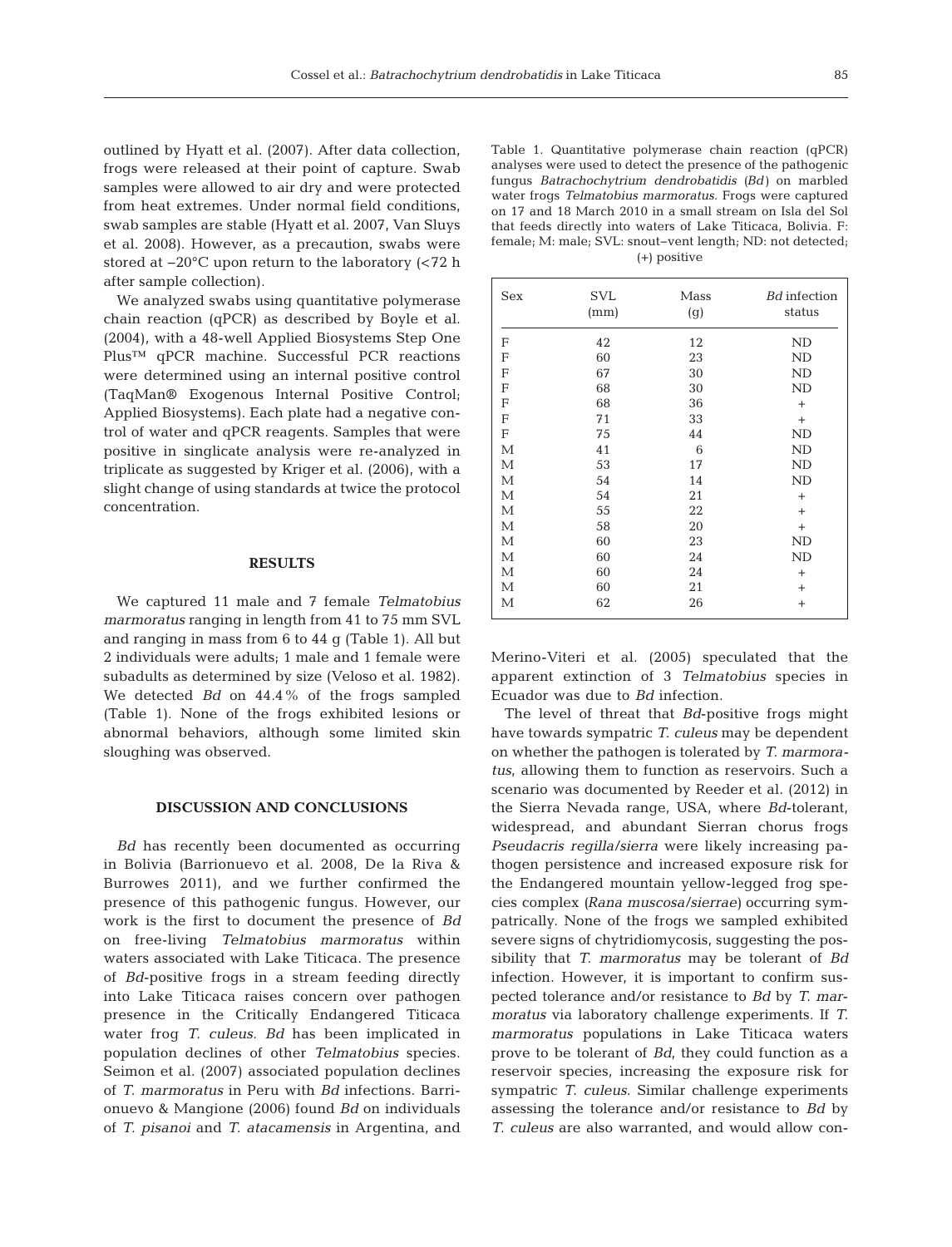servationists to weigh the potential threat of *Bd* documented in Lake Titicaca waters to these Critically Endangered endemic frogs.

Frogs in the genus *Telmatobius* are important culturally, as both *T. marmoratus* and *T. culeus* are used by indigenous people for food and traditional medicinal practices (Reading et al. 2011). These practices may have direct negative consequences on *Telmatobius* species but also raise concerns about disease spread. For example, Catenazzi et al. (2010) documented the occurrence of *Bd* on 100% of captive *T. marmoratus* sampled from a live-animal market in Cusco, Peru, and cautioned that the transport of amphibians within the region could exacerbate amphibian declines. Even greater concern is warranted if *T. marmoratus* is indeed tolerant of *Bd* and could function as a disease reservoir.

Our study population is insular and occurs ~0.9 km from the nearest mainland shore. Possible mechanisms for transporting *Bd* to Isla del Sol include migratory waterfowl (Johnson & Speare 2005, Garmyn et al. 2012), amphibians, or other aquatic vectors. Conceivably, local residents could have transported *Bd*-contaminated equipment (nets/traps) or water from surrounding mainland areas out to the island. Additionally, *Bd*-positive frogs from mainland live-animal markets may have been transported to the island, although this is doubtful due to presence of these species on the island.

Educational efforts aimed at minimizing the spread of *Bd*-positive animals may be helpful, and the cooperative efforts between the Denver Zoo and Peruvian agencies to establish captive breeding populations of the sympatric Critically Endangered *T. culeus* are timely and warranted (Reading et al. 2011). Our study was limited spatially, and future work should focus on determining the extent of *Bd* infection within the Lake Titicaca system. Although the prevalence of *Bd* we detected was fairly high (44.4%), our limited sample size precludes wide-scale inference until larger samples sizes are obtained. Repeated sampling across seasons could also help determine how our results fit within an epidemiological model (i.e. novel or established pathogen in this system). Despite the small sample size, our work further documents the presence of *Bd* within Bolivia and for the first time establishes its presence in Lake Titicaca. The confirmed presence of *Bd* makes it a plausible causative agent among several agents for previously observed amphibian declines in this region and highlights the potential threat to Andean amphibian diversity.

*Acknowledgements*. We thank Dionisio Mamani and family for their indispensible assistance in locating *Telmatobius*; and Jessie Cossel, Rebecca Cossel, Caren Goldberg, and Courtney Otis for assistance with qPCR. This manuscript was greatly improved as a result of suggestions by 2 anonymous reviewers and DAO editorial staff. Funding was provided by the Emerging Scholars Network, Christian Scholars Foundation, Messiah College and Northwest Nazarene University. Scientific permits were provided by La Autoridad Nacional del Ambiente de Bolivia, and we complied with all applicable NNU IACUC guidelines.

### LITERATURE CITED

- [Angulo A \(2008\) Conservation needs of](http://dx.doi.org/10.4103/0972-4923.49196) *Batrachophrynus* ➤ and *Tematobius* frogs of the Andes of Peru. Conserv Soc 6: 328−333
- ► [Barrionuevo S, Mangione S \(2006\) Chytridiomycosis in two](http://dx.doi.org/10.3354/dao073171) species of *Telmatobius* (Anura: Leptodactylidae) from Argentina. Dis Aquat Org 73: 171−174
- ► [Barrionuevo JS, Ponssa LM \(2008\) Decline of three species](http://dx.doi.org/10.1655/06-057.1) of the genus *Telmatobius* (Anura:Leptodactylidae) from Tucumán Province, Argentina. Herpetologica 64:47-62
- ► [Barrionuevo JS, Aguayo R, Lavilla EO \(2008\) First record of](http://dx.doi.org/10.3354/dao01980) chytridiomycosis in Bolivia *(Rhinella quechua*; Anura: Bufonidae). Dis Aquat Org 82: 161−163
- ► [Berger L, Speare R, Hines H, Marantelli G and others \(2004\)](http://www.ncbi.nlm.nih.gov/entrez/query.fcgi?cmd=Retrieve&db=PubMed&list_uids=15354853&dopt=Abstract) Effect of season and temperature on mortality in amphibians due to chytridiomycosis. Aust Vet J 82:434-439
- ▶ [Boyle DG, Boyle DB, Olsen V, Morgan JAT, Hyatt AD](http://dx.doi.org/10.3354/dao060141) (2004) Rapid quantitative detection of chytridiomycosis *(Batrachochytrium dendrobatidis)* in amphibian samples using real-time Taqman PCR assay. Dis Aquat Org 60: 141–148
- [Catenazzi A, Vredenburg VT, Lehr E \(2010\)](http://dx.doi.org/10.3354/dao02250) *Batracho -* ➤ *chytrium dendrobatidis* in the live frog trade of *Telmatobius* (Anura:Ceratophryidae) in the tropical Andes. Dis Aquat Org 92: 187−191
- ► [Catenazzi A, Lehr E, Rodriguez LO, Vredenburg VT \(2011\)](http://www.ncbi.nlm.nih.gov/entrez/query.fcgi?cmd=Retrieve&db=PubMed&list_uids=21054530&dopt=Abstract) *Batrachochytrium dendrobatidis* and the collapse of anuran species richness and abundance in the Upper Manu National Park, Southeastern Peru. Conserv Biol 25: 382−391
	- De la Riva I, Burrowes PA (2011) Rapid assessment of the presence of *Batrachochytrium dendrobatidis* in Bolivian Andean frogs. Herpetol Rev 42: 372−375
- ▶ De la Riva I, García-París M, Parra-Olea G (2010) Systematics of Bolivian frogs of the genus *Telmatobius* (Anura, Ceratophryidae) based on mtDNA sequences. Syst Biodivers 8: 49−61
- ▶ [Delclaux F, Coudrain A, Condom T \(2007\) Evaporation esti](http://dx.doi.org/10.1002/hyp.6360)mation on Lake Titicaca: a synthesis review and modeling. Hydrol Processes 21: 1664−1677
	- Duméril AMC, Bibron G (1841) Erpétologie genérale ou histoire naturelle complète des reptiles, Vol 8. Librarie Enclyclopedique de Roret, Paris
	- Erickson CL (2000) The Lake Titicaca basin: a pre-Columbian built landscape. In: Lentz D (ed) Imperfect balance: landscape transformation in the Precolumbian Americas. Columbia University Press, New York, NY, p 311−356
- [Garmyn A, Van Rooij P, Pasmans F, Hellebuyck T, Van Den](http://dx.doi.org/10.1371/journal.pone.0035038) ➤Broeck W (2012) Waterfowl: potential environmental reservoirs of the chytrid fungus *Batrachochytrium dendrobatidis*. PLoS ONE 7: e35038